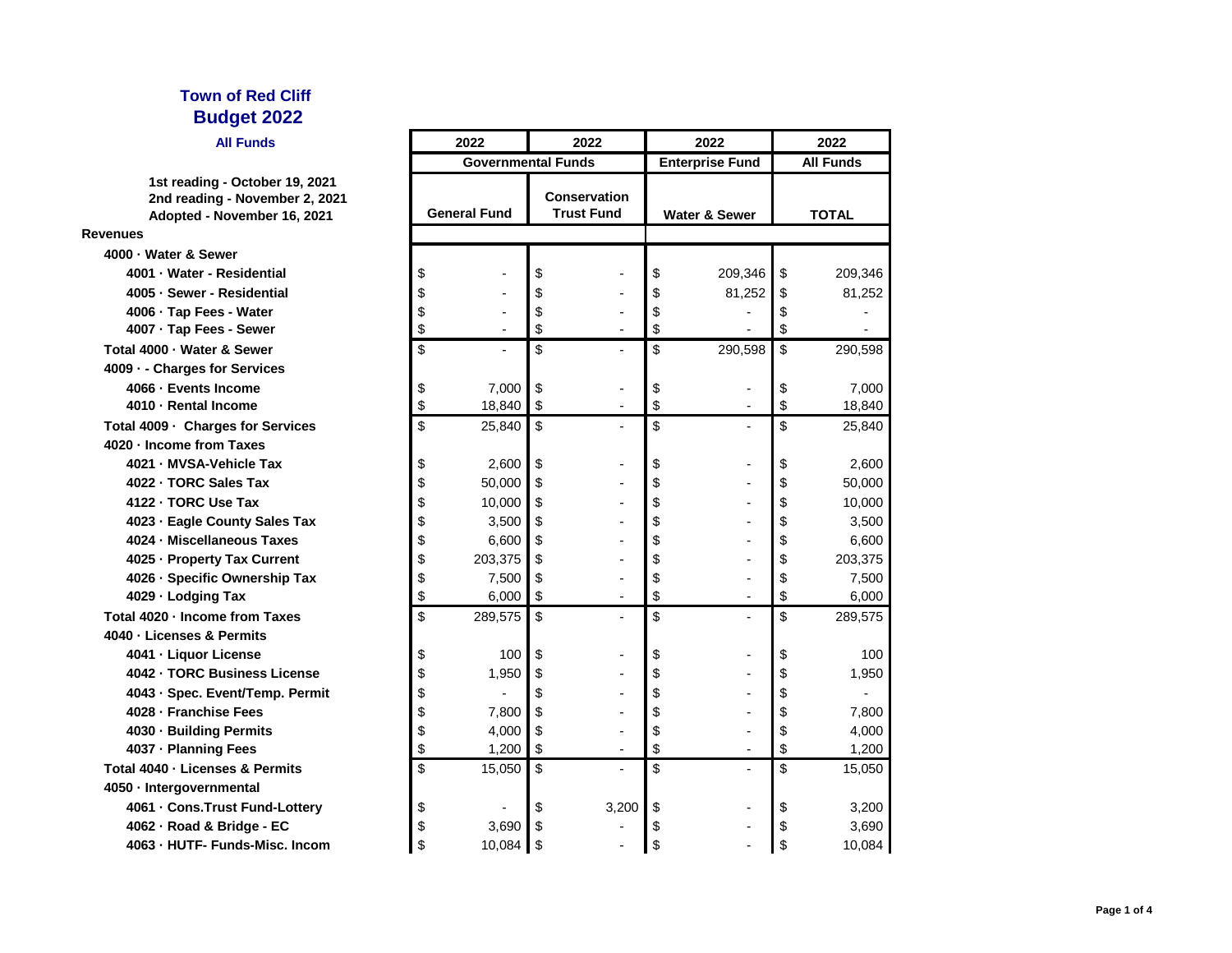| <b>All Funds</b>                                                                                | 2022                      |            | 2022                                     |       | 2022                     |                | 2022             |         |
|-------------------------------------------------------------------------------------------------|---------------------------|------------|------------------------------------------|-------|--------------------------|----------------|------------------|---------|
|                                                                                                 | <b>Governmental Funds</b> |            |                                          |       | <b>Enterprise Fund</b>   |                | <b>All Funds</b> |         |
| 1st reading - October 19, 2021<br>2nd reading - November 2, 2021<br>Adopted - November 16, 2021 | <b>General Fund</b>       |            | <b>Conservation</b><br><b>Trust Fund</b> |       | <b>Water &amp; Sewer</b> |                | <b>TOTAL</b>     |         |
| 4056 - Eagle County Grants                                                                      | \$                        |            | \$                                       |       | \$                       |                | \$               |         |
| 4057 - State Grants                                                                             | \$                        | 35,000     | \$                                       |       | \$                       |                | \$               | 35,000  |
| Total 4050 · Intergovernmental                                                                  | \$                        | 48,774     | \$                                       | 3,200 | \$                       |                | \$               | 51,974  |
| 4064 - Interest Income                                                                          | \$                        | 350        |                                          |       | \$                       | 150            | \$               | 500     |
| 4060 - Miscellaneous Income                                                                     |                           |            |                                          |       |                          |                |                  |         |
| 4065 - Vendor Discounts                                                                         |                           |            | \$                                       |       |                          |                | \$               |         |
| 4060 - Miscellaneous Income - Other                                                             | \$                        |            | \$                                       |       | \$                       |                | \$               |         |
| Total 4060 · Miscellaneous Income                                                               | \$                        |            | \$                                       |       | \$                       |                | \$               |         |
| <b>Total Revenues</b>                                                                           | \$                        | 379,589    | \$                                       | 3,200 | \$                       | 290,748        | \$               | 673,537 |
| <b>Other Sources</b>                                                                            |                           |            |                                          |       |                          |                |                  |         |
| <b>Operating Transfers In</b>                                                                   | \$                        | 31,542     | \$                                       |       | \$                       |                | \$               | 31,542  |
| <b>Total Revenues and Other Sources</b>                                                         | \$                        | 411,130    | $\boldsymbol{\$}$                        | 3,200 | \$                       | 290,748        | \$               | 705,078 |
| <b>Expenditures</b>                                                                             |                           |            |                                          |       |                          |                |                  |         |
| 5000 · Payroll Expenses                                                                         |                           |            |                                          |       |                          |                |                  |         |
| 5001 - Manager/Clerk                                                                            | \$                        | 60,034     | \$                                       |       | \$                       |                | \$               | 60,034  |
| 5002 - Deputy Clerk                                                                             | \$                        | 43,844     | \$                                       |       | \$                       |                | \$               | 43,844  |
| 5005 - Maintenance Worker - Lead                                                                |                           | 28,640     | \$                                       |       | \$                       |                | \$               | 28,640  |
| 5006 - Maintenance Worker                                                                       | \$                        | 71,235     | \$                                       |       | \$                       |                | \$               | 71,235  |
| 5006a - Code Enforcement                                                                        | \$                        | 7,160      | \$                                       |       | \$                       |                | \$               | 7,160   |
| 5007 · Payroll Taxes-SS, Suta, Futa                                                             | \$                        | 16,900     | \$                                       |       | \$                       |                | \$               | 16,900  |
| 5009 - Benefits                                                                                 | \$                        | 25,920     | \$                                       |       | \$                       |                | \$               | 25,920  |
| 5000-1 - Payroll Allocations                                                                    |                           | (93,040)   | \$                                       |       | \$                       | 93,040         | \$               |         |
| Total 5000 · Payroll Expenses                                                                   | \$                        | 160,692    | \$                                       | -     | \$                       | 93,040         | \$               | 253,732 |
| Total 5010 · Professional Fees                                                                  | Φ                         | 42,150     | Φ                                        |       | Φ                        | 17,750 \$      |                  | 59,900  |
| Total 5020 · Water Ops                                                                          | \$                        |            | \$                                       |       | \$                       | 81,964         | - \$             | 81,964  |
| Total 5030 · Wastewater Ops                                                                     | \$                        |            | \$                                       |       | \$                       | 72,569         | -\$              | 72,569  |
| 5200 - General & Administrative                                                                 |                           |            |                                          |       |                          |                |                  |         |
| 5040 - Office                                                                                   |                           |            |                                          |       |                          |                |                  |         |
| 5041 · Postage, Print, Tele, Supplies                                                           | \$                        | 8,300      | \$                                       |       | \$                       | 750            | -\$              | 9,050   |
| 5043 · Education/Training                                                                       | \$                        | $2,500$ \$ |                                          |       | \$                       | $\blacksquare$ | \$               | 2,500   |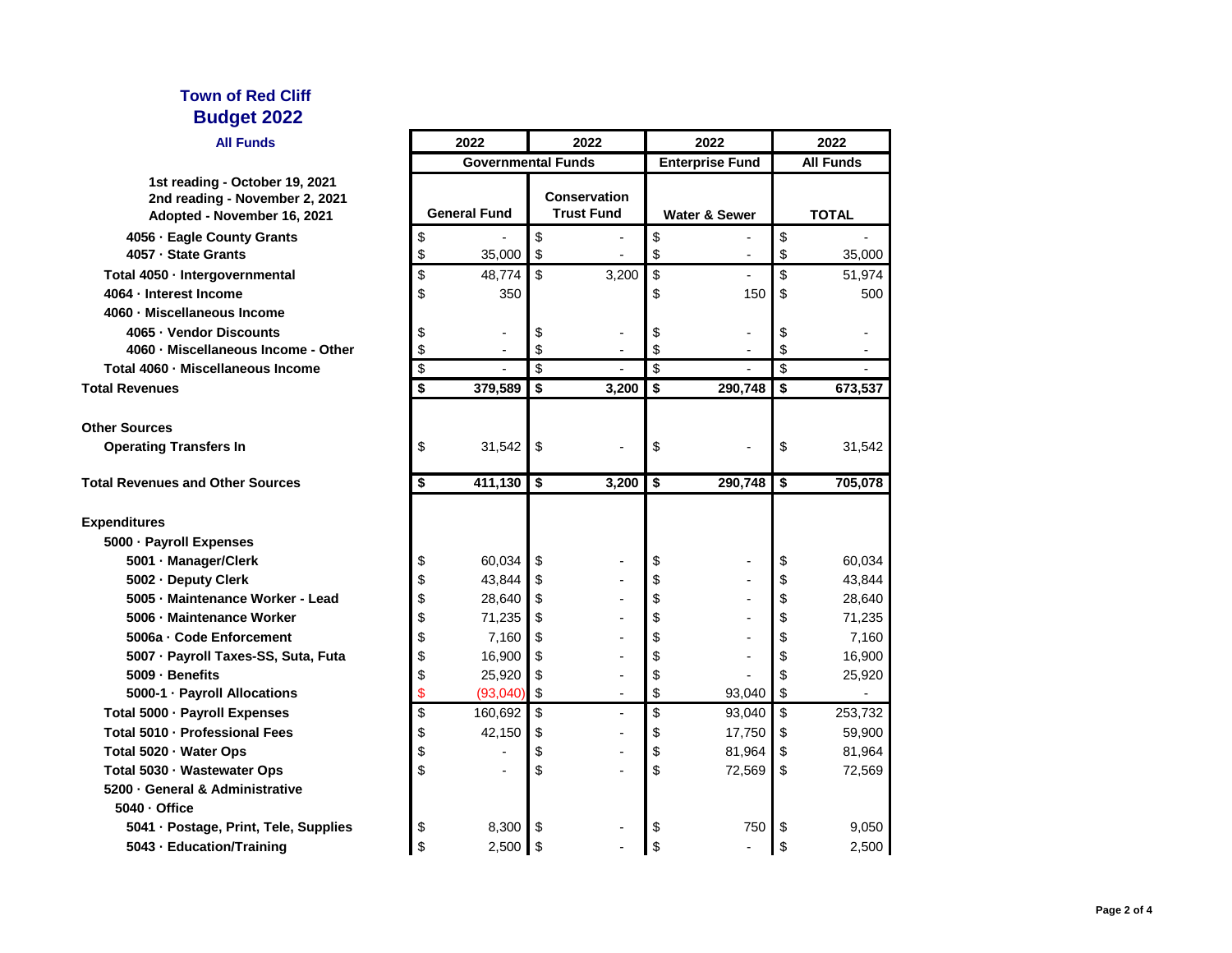| <b>All Funds</b>                                                                                |    | 2022                      | 2022                                     |                          | 2022                   | 2022         |                  |  |
|-------------------------------------------------------------------------------------------------|----|---------------------------|------------------------------------------|--------------------------|------------------------|--------------|------------------|--|
|                                                                                                 |    | <b>Governmental Funds</b> |                                          |                          | <b>Enterprise Fund</b> |              | <b>All Funds</b> |  |
| 1st reading - October 19, 2021<br>2nd reading - November 2, 2021<br>Adopted - November 16, 2021 |    | <b>General Fund</b>       | <b>Conservation</b><br><b>Trust Fund</b> | <b>Water &amp; Sewer</b> |                        | <b>TOTAL</b> |                  |  |
| 5046 - Computer & Internet                                                                      | \$ | 2,100                     | \$                                       | \$                       |                        | \$           | 2,100            |  |
| 5049 - Miscellaneous                                                                            | \$ |                           | \$                                       | \$                       |                        | \$           |                  |  |
| Total 5040 - Office                                                                             | \$ | 12,900                    | \$<br>٠                                  | \$                       | 750                    | \$           | 13,650           |  |
| 5050 - Animal Control                                                                           | \$ | 2,556                     | \$                                       | \$                       |                        | \$           | 2,556            |  |
| 5115 - Rent                                                                                     | \$ | 3,000                     | \$                                       | \$                       | 2,851                  | \$           | 5,851            |  |
| 5051 · Marketing, Advertising, Signage                                                          | \$ | 8,500                     | \$                                       | \$                       |                        | \$           | 8,500            |  |
| 5080 · Gen. Ops.                                                                                |    |                           |                                          |                          |                        |              |                  |  |
| 5082 - Xcel - TV Tower                                                                          | \$ | 310                       | \$                                       | \$                       |                        | \$           | 310              |  |
| 5083 - Xcel - Town Hall                                                                         | \$ | 12,000                    | \$                                       | \$                       |                        | \$           | 12,000           |  |
| 5084 · Xcel - Street Lights                                                                     | \$ | 320                       | \$                                       | \$                       |                        | \$           | 320              |  |
| 5085 - Xcel - Cable TV                                                                          | \$ |                           | \$                                       | \$                       |                        | \$           |                  |  |
| 5086 - Trash Collection                                                                         | \$ | 1,100                     | \$                                       | \$                       |                        | \$           | 1,100            |  |
| 5087 - Xcel - Communications Tower                                                              | \$ | 390                       | \$<br>$\blacksquare$                     | \$                       | ۰                      | \$           | 390              |  |
| Total 5080 · Gen. Ops.                                                                          | \$ | 14,120                    | \$                                       | \$                       |                        | \$           | 14,120           |  |
| 5105 - Museum                                                                                   | \$ |                           | \$                                       | \$                       |                        | \$           |                  |  |
| 5120 - Televison Service                                                                        | \$ |                           | \$                                       | \$                       |                        | \$           |                  |  |
| 5130 - Treasurer's Fees                                                                         | \$ | 3,700                     | \$                                       | \$                       | 165                    | \$           | 3,865            |  |
| 5150 - Interest Exp.                                                                            | \$ |                           | \$                                       | \$                       |                        | \$           |                  |  |
| 5180 - Miscellaneous                                                                            |    |                           |                                          |                          |                        |              |                  |  |
| 5181 · Bank Service Charges                                                                     | \$ | 128                       | \$                                       | \$                       | 84                     | \$           | 212              |  |
| 5182 - Dues                                                                                     | \$ | 1,128                     | \$                                       | \$                       |                        | \$           | 1,128            |  |
| 5183 · Gas Mileage Reimbursement                                                                | \$ | 1,600                     | \$                                       | \$                       |                        | \$           | 1,600            |  |
| 5184 - Election Expenses                                                                        | \$ | 650                       | \$                                       | \$                       |                        | \$           | 650              |  |
| 5180 · Miscellaneous - Other                                                                    | \$ | 3,000                     | \$                                       | \$                       |                        | \$           | 3,000            |  |
| Total 5180 - Miscellaneous                                                                      | \$ | 6,506                     | \$<br>$\overline{\phantom{a}}$           | \$                       | 84                     | \$           | 6,590            |  |
| Total 5200 - General & Administrative                                                           | \$ | 51,282                    | \$<br>$\overline{\phantom{0}}$           | \$                       | 3,850                  | \$           | 55,132           |  |
| 5060 - Council Stipends                                                                         |    |                           |                                          |                          |                        |              |                  |  |
| 5061 - Mayor                                                                                    | \$ | 1,500                     | \$                                       | \$                       | 1,500                  | \$           | 3,000            |  |
| 5062 - Board Member                                                                             | \$ | 5,400                     | \$                                       | \$                       | 5,400                  | \$           | 10,800           |  |
| 5063 - P&Z Committee                                                                            | \$ |                           | \$                                       | \$                       |                        | \$           |                  |  |
| Total 5060 - Council Stipends                                                                   | \$ | 6,900                     | \$                                       | \$                       | 6,900                  | \$           | 13,800           |  |
| Total 5070 · Insurance                                                                          | \$ | 8,450                     | \$                                       | \$                       | 13,620                 | \$           | 22,070           |  |
| Total 5089 - Public Works                                                                       | \$ | 35,000                    | \$                                       | \$                       |                        | \$           | 35,000           |  |